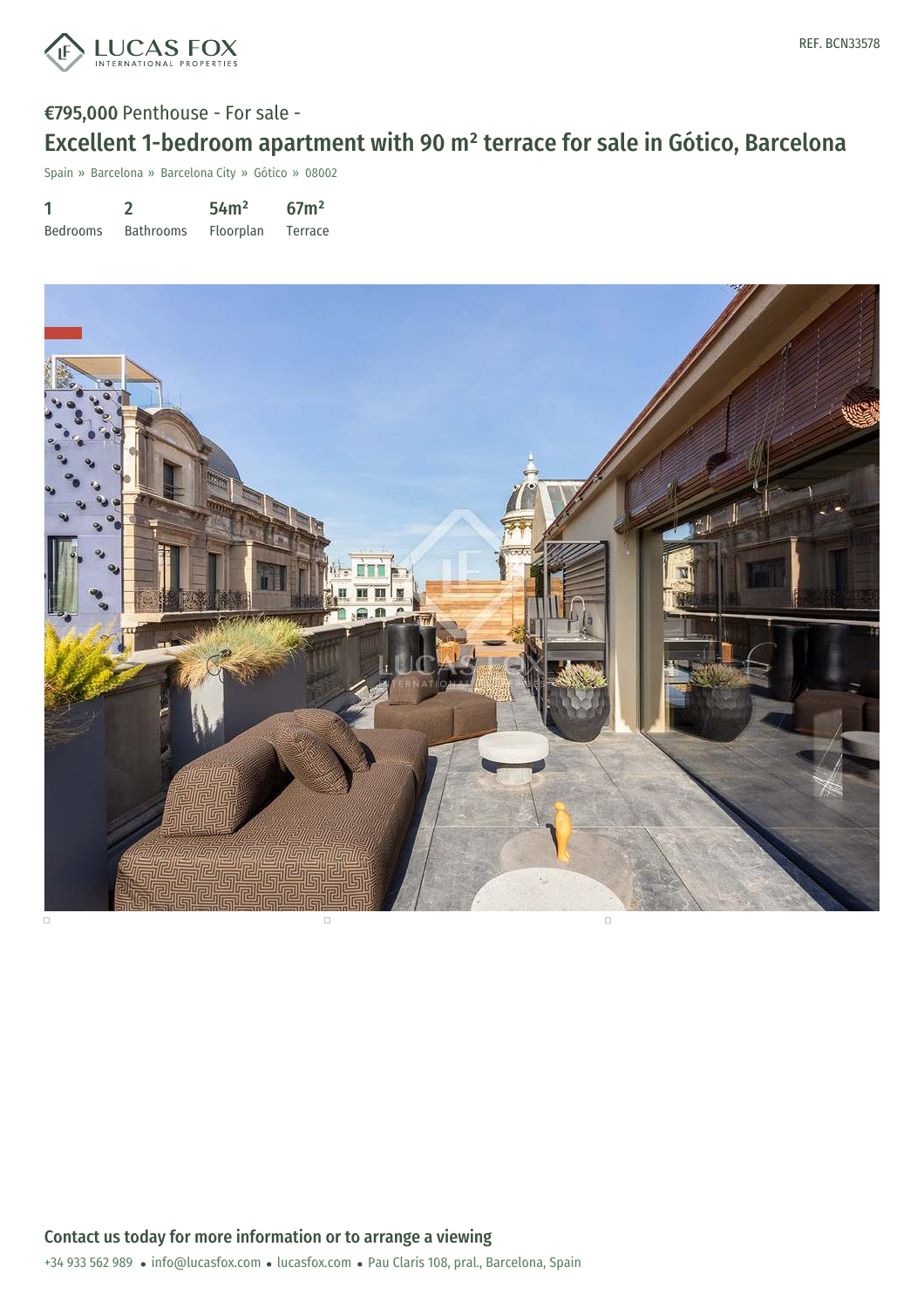

## €795,000 Penthouse - For sale - Excellent 1-bedroom apartment with 90 m² terrace for sale in Gótico, Barcelona

Spain » Barcelona » Barcelona City » Gótico » 08002

| 1               |                  | 54 <sup>m²</sup> | 67 <sup>2</sup> |
|-----------------|------------------|------------------|-----------------|
| <b>Bedrooms</b> | <b>Bathrooms</b> | Floorplan        | Terrace         |

#### **OVERVIEW**

## Exclusive loft penthouse with unique interior design, perfectly decorated and with impressive finishes, with a spectacular terrace next to Via Laietana.

Located in the Gothic area, this 1-bedroom penthouse has a unique interior design that gives it an exceptional feel. This magnificent penthouse has a private terrace with direct access from any room, and thanks to huge windows that disappear into the wall, it perfectly blends the interior with the exterior of the property. The terrace enjoys gorgeous sunsets thanks to its orientation with the afternoon sun, which will allow you to fully enjoy the outdoor space with unique views of Barcelona, right next to one of the most popular streets.

This unique penthouse in Barcelona has been recently renovated to the highest standard. It benefits from a layout with the living room, the dining room and kitchen facing the exterior. Building materials, such as the privacy control glass, provides the living room with plenty of light, but gives it the necessary privacy from the outside.

The kitchen, with an island made entirely of spectacular marble, is fully equipped. It is an elegant and extremely functional kitchen, with an integrated hood in the ceiling. Dark wood cabinets blend into the wall and incorporate all the necessary equipment.

The terrace is covered with large tiles for the most part, with a raised area with iroko wood flooring. It has outdoor furniture designed exclusively for this property, an outdoor kitchen area with barbecue and high-quality wood-burning oven, and finally with pre-installation of an outdoor music system to fully enjoy this wonder of a terrace.

This property has been created taking care of even the smallest detail, including a lot of equipment, such as a sound system [throughout](https://www.lucasfox.com) the property controllable from the telephone and with an [option](mailto:info@lucasfox.com) to separate it by areas, underfloor heating in the bathroom, adjustable ambient lights throughout the property, automated retractable television, in addition to all the furniture included, either from major designer brands, or custom designed and created exclusively for this property.

This is a rare opportunity to acquire a beautiful penthouse apartment on one of the city's most sought after streets in the Gothic area, Via Laietana, which would make a perfect pied-à-terre in one of Europe's most exciting cities.

For more information, do not hesitate to contact Lucas Fox

### Contact us today for more information or to arrange a viewing

+34 933 562 989 · info@lucasfox.com · lucasfox.com · Pau Claris 108, pral., Barcelona, Spain

[lucasfox.com/go/bcn33578](https://www.lucasfox.com/go/bcn33578)

 $\Box$ 

Mountain views, Garden, Terrace, Jacuzzi, Lift, Natural light, Period Building, Wooden flooring, Communal terrace, Modernist building, Underfloor heating, Air conditioning, Alarm, Barbecue, Built-in wardrobes, Chill out area, Double glazing, Equipped Kitchen, Exterior, Fireplace, Heating, Home cinema, Renovated, Views